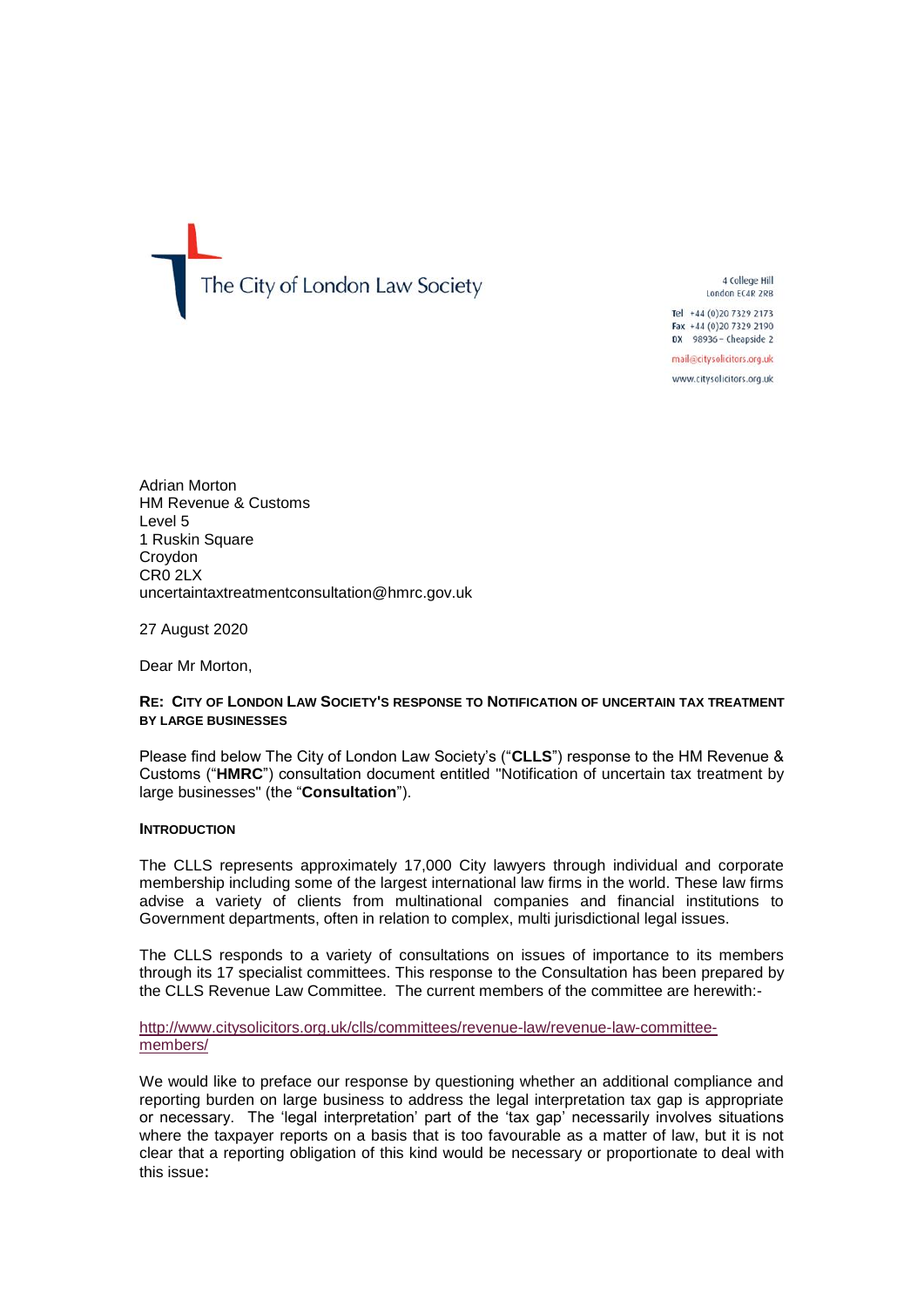- a) If the taxpayer has filed on a basis that is legally correct, then there is in no sense a 'gap' here, even if HMRC might disagree with the taxpayer's view.
- b) There would be a legitimate concern for circumstances where the taxpayer is not right, but where the point does not surface in a way that enables HMRC to test and prove its view. However, in our view the existing legal framework of tax compliance already adequately incentivises taxpayers not to take overly aggressive positions in their returns. The existing framework provides for extended time periods, and penalties, if you are careless (or worse) in your reporting. In our experience taxpayers in the large business community (at which this measure is aimed) generally respond very well to those incentives. That is particularly so, given that we can see HMRC using those levers more now than they have in the past.

Overall, we consider that HMRC's existing policies and powers to investigate large business taxpayers, combined with the cooperative relationships that many large businesses have with HMRC, ought to be sufficient to ensure that any such 'legal interpretation' gap is minimal. Our responses to the questions below should therefore be read in this light.

# **1. Do you think the suggested threshold criteria are suitable for the requirement to notify?**

Clear definition needed on when uncertainty exists. If, contrary to our recommended position, additional reporting obligations are to be legislated then specific reporting triggers (reflecting the situations when HMRC is likely to disagree with a treatment) should be legislated (see question 9 below for suggestions on how this could be drafted):

- (a) The judgement of whether HMRC might disagree with the treatment will often be a difficult one, as taxpayers are not in a position to know what HMRC would think of any given transaction or treatment. HMRC's published guidance can provide an indication of HMRC's view, but where clear guidance is available our experience is that large business taxpayers will seldom take a contrary position. In the absence of clearly applicable guidance, guessing HMRC's preferred view on any given technical issue is not as simple as selecting the interpretation that produces the most tax, as any particular interpretation can produce more or less tax for different taxpayers or in different circumstances. The question whether this a position HMRC is likely to disagree with or challenge naturally raises the question who do we mean by HMRC, given it is not a single person but a multitude of individuals with a wide range of views, and what do we mean by challenge? Is a notice of enquiry a challenge? If so, that's calling for a subjective judgment on the relevant CCM/HMRC personnel and what they are likely to do. Is it asking the taxpayer to predict whether if there is an enquiry, but the relevant facts come out and the right HMRC specialists are engaged, the enquiry will be closed with no adjustment? Or that it thinks the case team would likely propose an adjustment but that would/would not be endorsed by TDRB, or the DPT board, or transfer pricing board, and would/would not be something HMRC would be prepared to litigate? And if that's the test, do we assume HMRC will have taken appropriate advice from Counsel etc. when we are hypothetically applying the Litigation and Settlement Strategy (referred to in para 2.4 of the Consultation). We feel it is important to emphasise how difficult we expect this to be in practice.
- (b) A definition of when uncertainty exists should be as clear and easy to apply as possible. Minimising the compliance burden ought to be a key consideration, as taxpayers and advisers are already struggling to meet burdensome DAC 6 compliance obligations covering similar ground.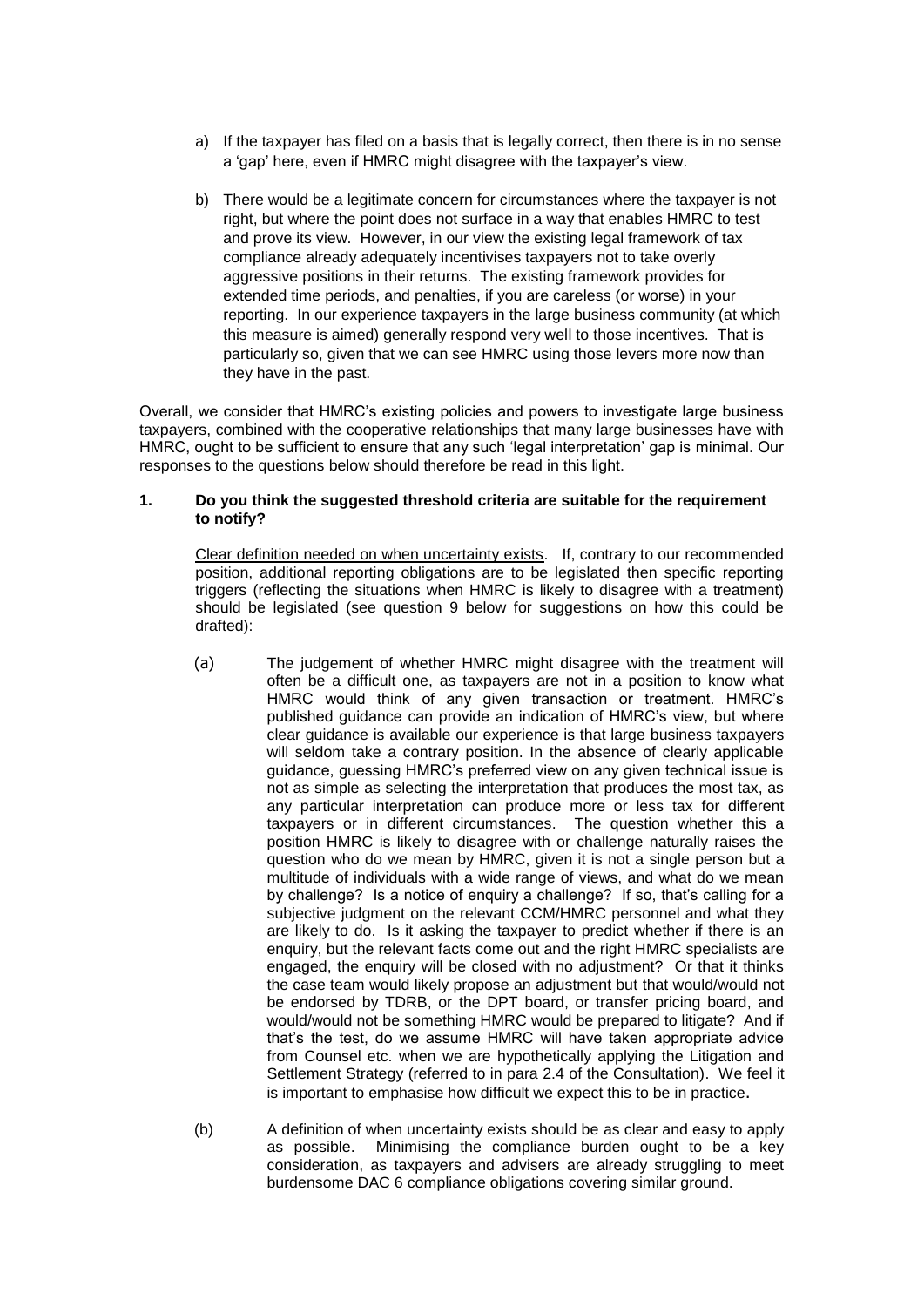(c) The consultation document contains different formulations which would in practice impose quite different thresholds. In particular, "HMRC may not agree" (para 2.6) is not the same as "HMRC is likely to challenge" (para 3.7). There will be far more situations where a corporate would expect challenge and testing as part of HMRC's corporation tax compliance approach, and far fewer where even after full debate and involvement of specialist teams HMRC would not agree. This in particular should be clarified.

## **2. Do you think there are any other areas that should be excluded from the notification regime?**

Exclusions to prevent overlap with all mandatory and optional disclosure regimes. The proposal to have exclusions from the notification requirement where there would be overlap with existing disclosure regimes is welcomed. To minimise compliance burden, this should be extended to all other instances where a transaction or treatment may be disclosed to HMRC, including where a transaction is disclosed under DAC 6 or DOTAS, or is described to HMRC as part of the transparent relationship required by the Banking Code of Conduct. Additional exceptions should be available where the treatment is covered by a formal clearance including an APA.

The proposed exception where CCMs have been given information is welcome to deal with less formal disclosures by large business taxpayers as part of their general relationship with HMRC. However, the requirement for a CCM to confirm in writing that sufficient information has been provided appears unduly cumbersome and we would recommend that an exception be made where taxpayers can reasonably conclude that sufficient information has been provided. The approach could, perhaps, be modelled on section 92(7)(c) Finance Act 2015 (which provides a similar exception from the obligation to notify of potential liability to diverted profits tax).

Transfer pricing uncertainties should be excluded or carry a reduced disclosure obligation as to quantification. International businesses would be subject to a large additional compliance burden if it was necessary to disclose transfer pricing uncertainties. In the field of transfer pricing it is also particularly difficult to disclose a number quantifying the tax at stake, given there will generally be a range of possible outcomes in the arm's length range. As such, either reporting without a quantification element, or including flexible alternatives for quantification would be appropriate – for instance, options to disclose either the size of the provision in the accounts, or some other metric that could give an indication of the importance of the issue.

Exception for disclosures that would disclose legally privileged information. Taxpayers should not be required to disclose any details that would betray legally privileged information. For instance, if a taxpayer has received legal advice on the arm's length range of pricing for a transaction, the disclosure requirement should not involve the taxpayer effectively reporting the range of prices described in the advice. Similarly, the description of the uncertainty must not require the taxpayer to describe alternative interpretations of the law on which the taxpayer has received privileged advice. This illustrates the need for the disclosure to be flexible.

Taxes other than corporation tax. HMRC should consider carefully which taxes other than corporation tax are material to the legal interpretation gap and not expand the scope of this regime wider than is necessary to capture material areas of concern.

## **3. Do you think the definition and principles in IFRIC23 are appropriate to be used for the requirement to notify?**

The concepts used in IFRIC23 as regards:

whether an entity considers uncertain tax treatments separately;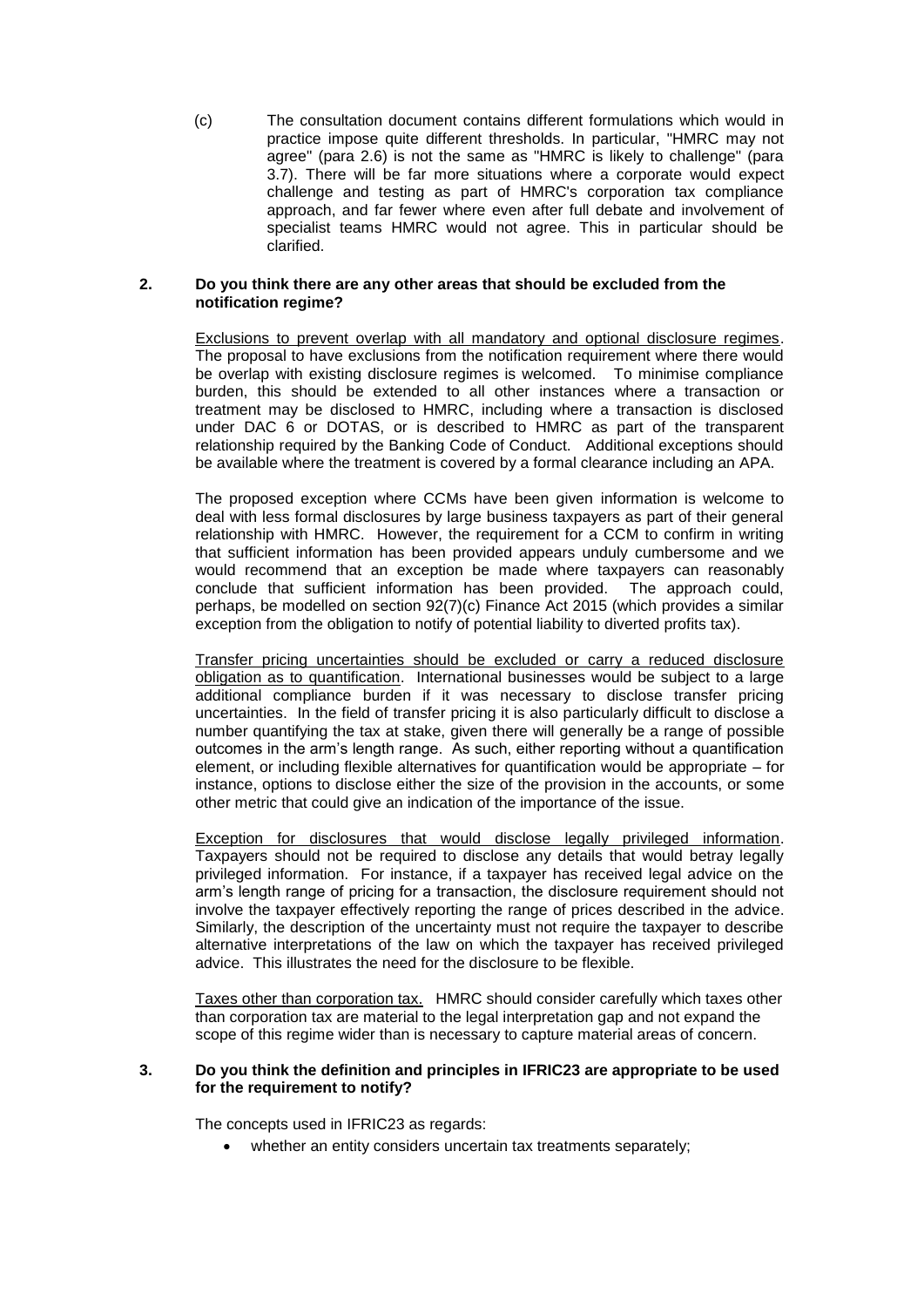- the assumptions an entity makes about the examination of tax treatments by HMRC; and
- how an entity considers changes in facts and circumstances, and perhaps even subsequent case law.

could be appropriate as a basis for the proposed rules. However, a clearer legislative definition of when uncertainty exists would be appropriate (as noted above; see also question 9).

# **4. Do you think there would be any problems with the person considering whether notification is required, being different to the SAO?**

No comment

# **5. Do you think the proposed de minimis threshold of £1m is reasonable for the notification of uncertain tax treatment?**

We support the inclusion of a de minimis threshold but have no strong views on how precisely that threshold should be set.

**6. Do you believe there are strong arguments for a materiality threshold?** 

No comment

**7. Do you envisage problems determining the £1m threshold for indirect taxes, particularly VAT?** 

No comment

# **8. If so, can you suggest how these problems could be mitigated?**

No comment

# **9. Do you consider that it would be beneficial to supplement the main requirement with a specific list of indicators of uncertainty?**

In paragraph 3.21 of the Consultation Document, HMRC describe specific examples where they consider there is an uncertainty. Specific reporting triggers reflecting the situations where HMRC is likely to disagree with a treatment should be legislated, and this should be a standard which can be applied by taxpayers by reference to HMRC's publicly stated views. These reporting triggers could include, as noted in the Consultation Document:

- o Adoption of a tax treatment which is under dispute in the courts,
- $\circ$  Adoption of a treatment which is contrary to HMRC's stated view in a VAT Brief or Statement of Practice.
- o Adoption of a treatment where HMRC clearance was requested and was not given,

but in each case we feel strongly that the triggers **must be in the public domain**. A dispute in the courts at first instance will not be generally known, for example.

## **10. Do you agree with the proposed examples, and do you have any others which you consider would be helpful?**

No comment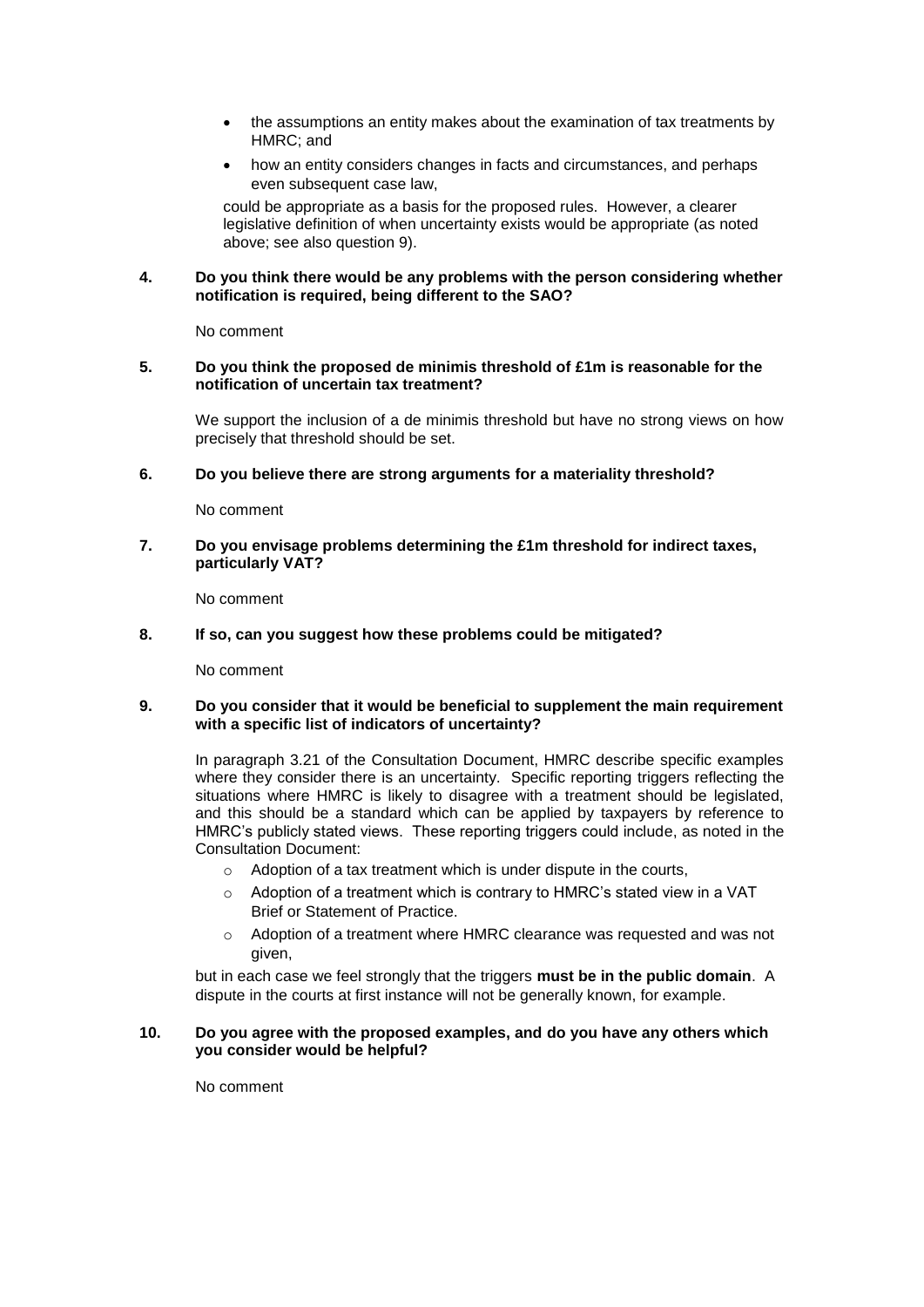# **11. Do you think the SAO certification process is appropriate for the notification requirement?**

To minimise compliance burden, the timing of the notification requirements should be aligned with the filing of the relevant tax return. The SAO certification process is likely to be too soon after the end of an accounting period for the required information to be prepared.

**12. Would reporting VAT and PAYE issues occurring in the tax year, rather than in the accounting period for the company, cause any significant difficulties?** 

No comment

**13. What alternative person could be responsible to make the notification for large partnerships?** 

No comment

**14. Alternatively, what process (other than the SAO) could be used for a single, annual notification?** 

No comment

# **15. For each relevant tax, what information do you think could be reasonably provided as part of the notification requirement, in addition to a concise description and indication of amount?**

No further information should be required. As noted above, the level and form of disclosure should be flexible to protect legal privilege and to recognise that quantification can be highly challenging (e.g. for transfer pricing issues).

## **16. Do you think there are any common disputes, that due to the complex nature of such disputes, where specific documents or information should be provided alongside the notification?**

No comment

## **17. Do you think the principle and quantum of the existing SAO penalty regime is sufficient for the integrity of the notification requirement?**

HMRC should specify clearly in guidance that, at the very least in the first years to which this legislation applies, they would not intend to impose penalties in respect of failure to notify a treatment where a reasonable and good faith attempt has been made to determine whether that treatment falls within the regime. This is particularly the case as the regime will apply to (amongst other things) corporation tax returns for accounting periods ending on or after 30 April 2020 (see paragraph 1.4), which will include transactions carried out before the legislative detail is published and in some cases before the consultation document was published.

**18. Regarding the penalty in 6.3.2, who do you think should be liable to a penalty, the person liable to notify or the entity, and, if more than one (legal) person, in what circumstances, and to what quantum, would these persons be culpable/liable?** 

No comment

**19. Do you have any comments on the assessment of equality, and other impacts?**

No comment